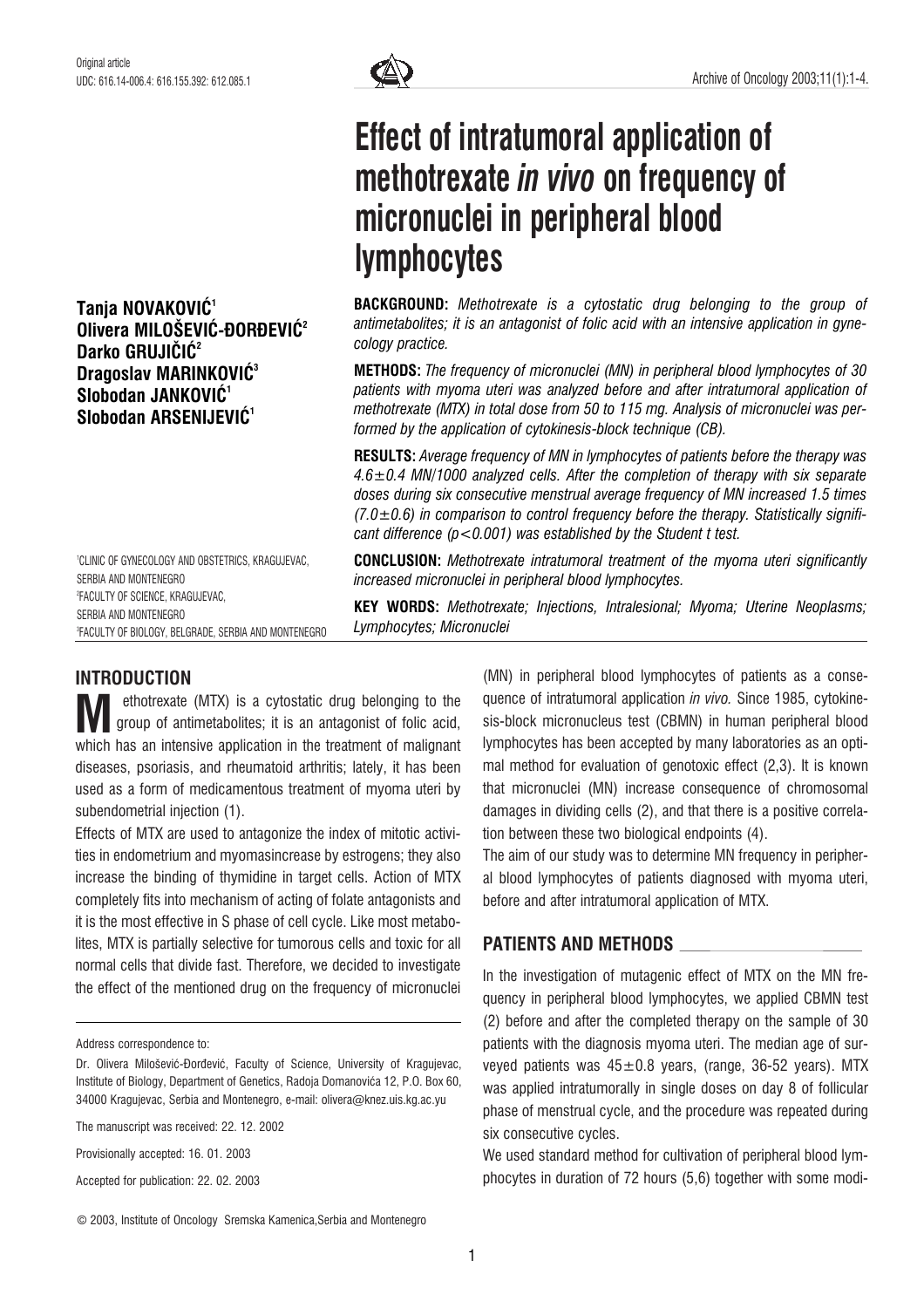#### Novaković T.

fications necessary for application of the CBMN test (2) in our cytogenetic studies.

For the cultures of peripheral blood lymphocytes 77% Parker 199 (Torlak, Belgrade), 20% fetal calf serum (Institute of Veterinary Medicine, Novi Sad) and 3% phytohemagglutinin (PHA-INEP) were used. Under sterile conditions, 20 drops of whole heparinized blood were put into bottles containing 5ml of medium. Cultures were incubated at 37°C for 72 hours. Cytochalasin B (Fluka) was added after 48 hours of incubation into the final concentration of  $4<sub>u</sub>q/ml$ .

The preparation was standard. Hypotonic solution was 0.56% KCl, and fixation was carried out during 2x15 minutes by fixative (glacial acetic acid: methanol  $= 1:3$ ). The slides were stained by 2% alkaline Giemsa (Alfapanon, Novi Sad) and dried under a lamp. The analyses of MN were carried out on 1000 binucleated lymphoblasts per patient. We applied Student  $t$  test and analysis of variance (ANOVA) when comparing the obtained results.

#### RESULTS

Results of the investigation are presented in Tables 1 and 2, and in Figure 1.

Table 1. Frequencies of micronuclei (MN) in peripheral blood lymphocytes of patients with myoma uteri before and after methotrexate intra-tumoral treatment of the myoma

| Patients |                | Before therapy       |                                  | After therapy        |                      |                                  |  |
|----------|----------------|----------------------|----------------------------------|----------------------|----------------------|----------------------------------|--|
|          | Age<br>(years) | Analyzed CB<br>cells | Frequency<br>MN/1000<br>CB cells | <b>Doses</b><br>(mg) | Analyzed<br>CB cells | Frequency<br>MN/1000<br>CB cells |  |
| 1.       | 40             | 214                  | 5                                | 50                   | 1000                 | 1                                |  |
| 2.       | 43             | 1000                 | $\overline{4}$                   | 50                   | 1000                 | 4                                |  |
| 3.       | 52             | 1000                 | 5                                | 50                   | 1000                 | 9                                |  |
| 4.       | 47             | 1000                 | 8                                | 50                   | 1000                 | 10                               |  |
| 5.       | 40             | 1000                 | 8                                | 50                   | 1000                 | 8                                |  |
| 6.       | 51             | 1000                 | $\overline{4}$                   | 55                   | 1000                 | 5                                |  |
| 7.       | 50             | 1000                 | 5                                | 55                   | 1000                 | 5                                |  |
| 8.       | 49             | 1000                 | 8                                | 60                   | 1000                 | 10                               |  |
| 9.       | 41             | 1000                 | 6                                | 60                   | 1000                 | 9                                |  |
| 10.      | 42             | 1000                 | 3                                | 60                   | 1000                 | 8                                |  |
| 11.      | 50             | 1000                 | 8                                | 60                   | 1000                 | 8                                |  |
| 12.      | 40             | 1000                 | $\overline{7}$                   | 60                   | 1000                 | 16                               |  |
| 13.      | 45             | 1000                 | $\overline{4}$                   | 60                   | 1000                 | 8                                |  |
| 14.      | 48             | 1000                 | 9                                | 60                   | 1000                 | 7                                |  |
| 15.      | 47             | 1000                 | 4                                | 60                   | 930                  | $\overline{4}$                   |  |
| 16.      | 40             | 1000                 | 3                                | 60                   | 1000                 | 10                               |  |
| 17.      | 46             | 1000                 | 4                                | 60                   | 1000                 | 7                                |  |
| 18.      | 53             | 1000                 | 1                                | 60                   | 1000                 | 3                                |  |
| 19.      | 44             | 1000                 | 1                                | 60                   | 1000                 |                                  |  |
| 20.      | 36             | 1000                 | 6                                | 60                   | 1000                 | $\frac{3}{5}$                    |  |
| 21.      | 49             | 1000                 | 3                                | 60                   | 1000                 | 4                                |  |
| 22.      | 43             | 1000                 | 5                                | 60                   | 1000                 | 8                                |  |
| 23.      | 42             | 1000                 | 4                                | 60                   | 1000                 | 10                               |  |
| 24.      | 48             | 1000                 | 1                                | 60                   | 1000                 |                                  |  |
| 25.      | 52             | 1000                 | $\overline{c}$                   | 60                   | 1000                 | $\frac{6}{7}$                    |  |
| 26.      | 45             | 1000                 | 5                                | 60                   | 1000                 | 8                                |  |
| 27.      | 45             | 1000                 | 5                                | 60                   | 1000                 |                                  |  |
| 28.      | 44             | 1000                 | $\overline{7}$                   | 60                   | 1000                 | 9<br>9                           |  |
| 29.      | 48             | 1000                 | $\overline{4}$                   | 70                   | 1000                 | 7                                |  |
| 30.      | 36             | 1000                 | $\overline{0}$                   | 115                  | 1000                 | 3                                |  |
| $X + SE$ | 45.2+0.84      | 943.86±56.14         | $4.63 \pm 0.43$                  | 60.17±2.06           | 997±2.06             | $7.03 \pm 0.55$                  |  |

 $t=4.85$  df= 29  $p<0.001$ 

Table 2. ANOVA for frequency of micronuclei in lymphocytes before and after methotrexate therapy

| Variability   | Dispersion (D) | df | Variance S <sup>2</sup> |       |       |
|---------------|----------------|----|-------------------------|-------|-------|
| Between group | 86.40          |    | 86.40                   | 11.88 | 0.001 |
| Within group  | 421.93         | 58 | 7.27                    |       |       |
| General       | 508.33         | 59 |                         |       |       |



Figure 1. Average frequencies of MN/1000 in peripheral blood lymphocytes of patients before and after metotrexate therapy

After the application of MTX therapy (7.03 $\pm$ 0.55), average MN frequency (Table 1) was increased 1.5 times in comparison to average MN frequency in the same patients before the therapy  $(4.63, \pm 0.43)$ , with the statistical significance of  $p < 0.001$ .

From 29 930 analyzed binucleated cells after the treatment, 272 (0.91%) cells with MN were found, which was double in comparison with control cells before the therapy (0.46%). Binucleated lymphoblasts with 1 MN were exclusively present in the analyzed sample.

Frequencies of MN were increased in most patients in relation to their values before the therapy. This increase was individual from 1.25 (25%) to 6 times (600%). The change of MN frequency did not occur in the analyzed cells of patients numbered 2 and 5 who received total dose of 50 mg, patient number 7 who received total dose of 55 mg, and patients 11 and 15 who received total dose of 60 mg. In patient number 1 who received total dose of 50 mg, and patients 14 and 20 who received total dose of 60 mg, the frequencies of MN after the therapy decreased in relation to their values before the therapy.

Single MN frequencies before and after the therapy due to received doses are shown in Figure 1. Correlation between the received dose and MN frequency was negative  $(r=-0.17)$  $p=0.36$ ).

Summarizing the presented results, the analysis of variance-ANOVA (Table 2) shows a significant difference in average frequencies of MN between the observed groups, with a probability p<0.001. Influence of genetic factors on variability in the presence of MN is considerably greater (78.4%) than that of environmental factors (21.6%).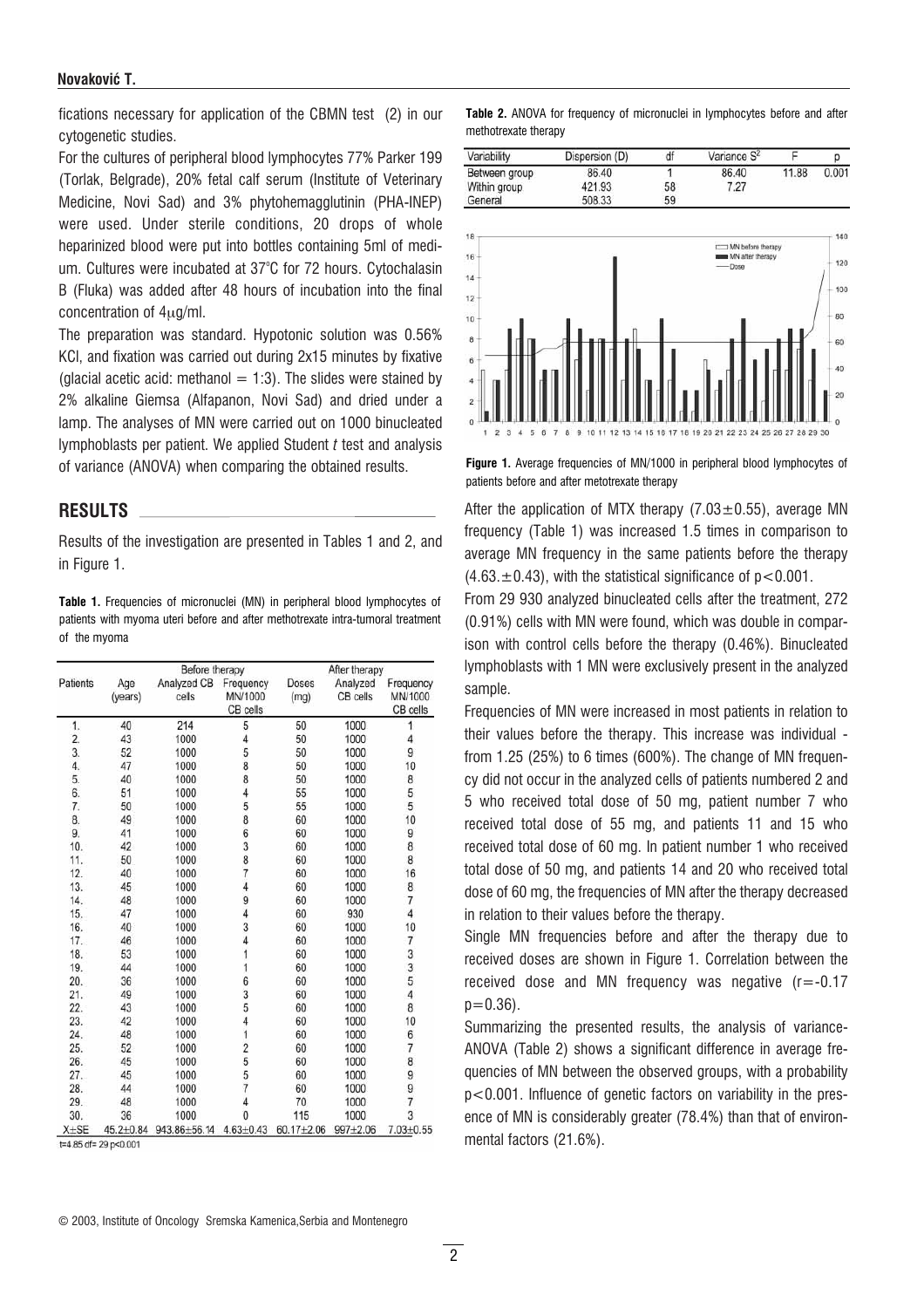## **DISCUSSION**

Micronuclei in mitotically active cells arise from structural chromosomal aberrations or disturbed function of mitotic spindle. That is why some authors consider that the follow up of MN frequencies in peripheral blood lymphocytes in the samples of human individuals could be a very effective test to estimate the effects of biological, physical and chemical agents (7).

At the of a six months long therapeutical MTX intratumoral treatment of the myoma uteri, the results of average MN frequencies in peripheral blood lymphocytes of 30 patients aging from 36 to 52 years showed statistically significant increase in relation to control MN values of the same patients before the therapy  $(p<0.001)$ .

The obtained results can be compared with data from literature. MTX produced a significant genetic damage, which was proved by the increased incidence of chromosomal aberration and MN formation in human as well as in animal model (8). Acar et al. (9) reported significantly higher MN frequencies in patients with acute lymphoblastic leukemia (ALL) after the treatment with antileukemic agent (vincristine, methotrexate, daunomycine, prednisone and asparaginase). Kasahara et al. (10) indicated that level of MN and chromosomal aberrations in mouse cells of bone marrow was far higher after multiple treatments than in single MTX treatments, and they concluded that effect of multiple doses of MTX on induction of MN and chromosomal aberrations could be explained by intracellualr inhibition of dihydrofolate reductase (DHFR).

The primary site of action of MTX is the enzyme dihydrofolate reductase (DHFR). Inhibition of DHFR leads to toxic effects through partial consumption of the tetrahydrofolate cofactors, which are necessary for the synthesis of purines and thymidylate (precursors of DNA) (11-13), and through direct inhibition of folate-dependent enzymes of purine and thymidylate metabolism by the polyglutamates of MTX and dihydrofolate polyglutamates which accumulate with the inhibition of DHFR (14). The final result is the inhibition of DNA replication and cell death (13).

Among the lymphocytes of patients before therapy, individual variation in MN/1000 binucleated cells was significant, varying from 0 to 8; after the therapy MN ranged from 1 to 16. By the application of ANOVA for MN, we noted statistically significant difference in comparison between groups vs. within group variance  $(F=11.88, p<0.001)$ . The present variability in the MN frequency could be attributed to an individual reactivity on MTX action. Interindividual variation in MN was almost five times greater than intraindividual variation. It is our impression that interindividual cell variation in MN frequency is mainly based on epigenetic, i.e. a regulatory-genetic variation whereas the differences among individuals are prevalently strstructurally genetic.

Previous investigations showed that in different persons treated by the same dose of mutagen, the level of chromosomal aberrations was different, which was explained as an individual reactivity (15,16). Individual sensitivity increased due to the difference in metabolic activation of mutagen and efficiency of DNA repair (17). Obtained results showed a negative correlation between received doses of MTX and MN frequencies. In 5 patients (No. 2, 5, 7, 11, 15 in Table1) the change of MN frequency did not occur after the therapy, and in 3 patients (No. 1, 14 and 20 in Table 1) frequencies of MN after the therapy decreased in relation to their values before therapy.

Many authors demonstrated mechanisms of resistance to MTX action (18-21). DHFR levels in leukemic cells increase within 24 hours after the treatment with methotrexate. This probably shows the induction of new enzyme synthesis. Recent investigations demonstrate that the intracellular level of DHFR protein is controlled at the level of mRNA translational efficiency through an autoregulatory mechanism, whereby the DHFR protein may bind to and control the translational efficiency of its own mRNA (22).

#### CONCLUSION

Our results suggest that intratumoral application of MTX therapy by using sub-endometrial injection into the myoma in patients with myoma uteri significantly increased the frequency of micronuclei in human peripheral blood lymphocytes.

#### Acknowledgments

This work was supported by the Serbian Ministry of Science and Techology, Grand No. 1214.

## REFERENCES

- 1. Brkić M. Local application of methotrexate in the therapy of myoma uteri (magistarski rad). Kragujevac: University in Kragujevac; 2000. p. 1-73.
- 2. Fenech M, Morley AA. Measurement of micronuclei in lymphocytes. Mutat Res 1985;147:29-36.
- 3. Fenech M, Morley AA. Kinetochore detection in micronuclei: an alternative method for measuring chromosome loss. Mutagenesis 1989;4:98-104.
- 4. Joksić G. Comparative investigations of the chromosome aberration and micronuclei frequency in human peripheral lymphocytes in the cases of internal contamination by radionuclides (disertation). Belgrade: University in Belgrade; 1990. p. 1-115.
- 5. Edwards JH. Chromosome analysis from capillary blood. Cytogenetics 1962;1: 90-6.
- 6. Frland A. A micromethod for chromosome analysis on peripheral blood-cultures. Lancet 1962;2:1281-2.
- 7. Fenech M. The advantages and disandvantages of the cytokinesis-block micronucleus method. Mutat Res 1997;392:11-8.
- 8. Shanin AA, Ismail MM, Saleh AM, Moustafa HA, Aboul-Ella AA, Gabr HM. Protective effect of folic acid on low-dose methotrexate genotoxicity. Z Reumatology 2001;60(2):63-8.

© 2003, Institute of Oncology Sremska Kamenica,Serbia and Montenegro